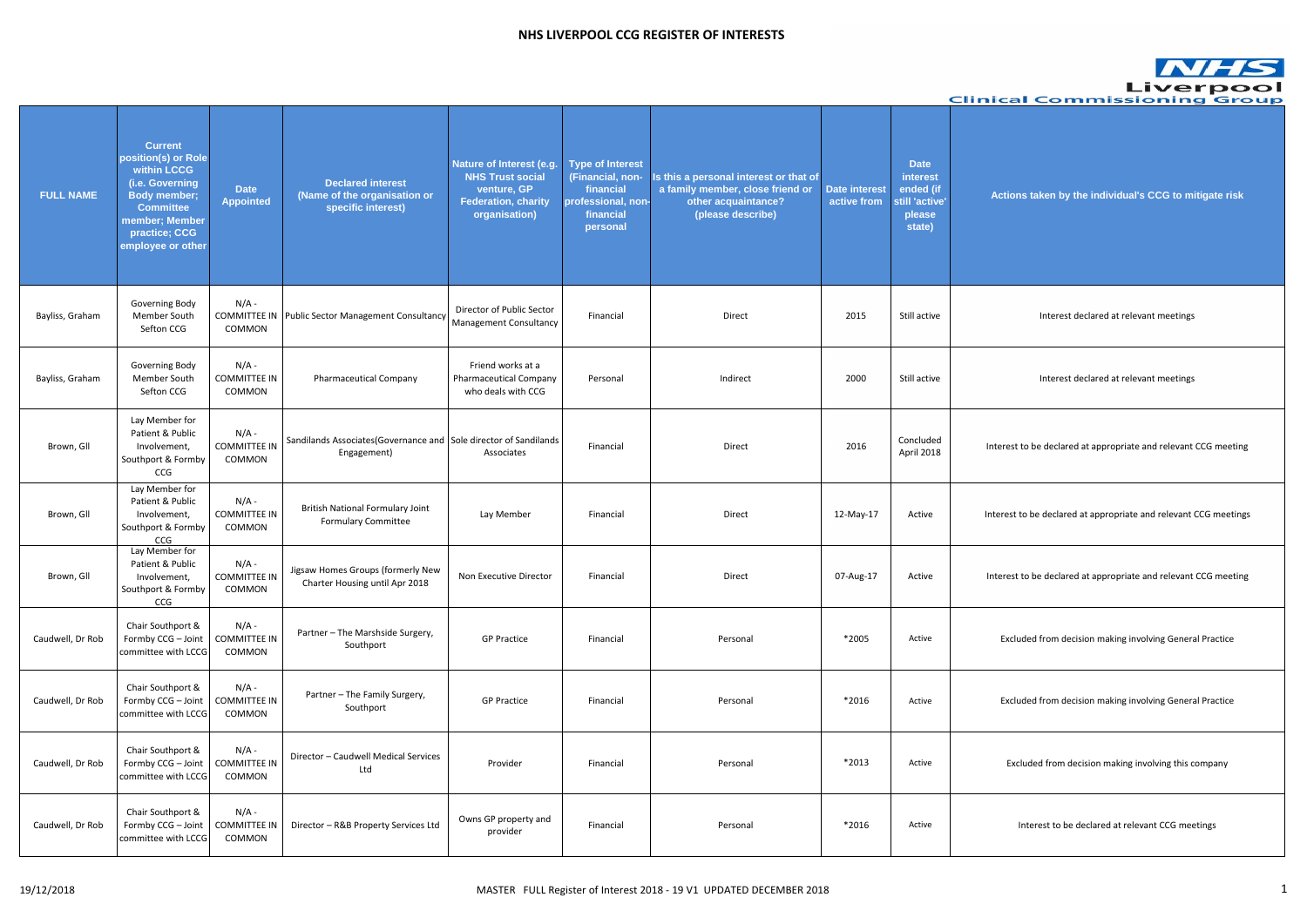**Actions taken by the individual's CCG to mitigate risk**

Interest to be declared at relevant CCG meetings

Interest to be declared at relevant CCG meetings

Interest to be declared at relevant CCG meetings

Interest to be declared at relevant CCG meetings

To be declared at the relevant meeting

To be declared at the relevant meeting

To be declared at the relevant meeting

Interest to be declared at relevant CCG meetings

|                  |                                                                                                                                                                            |                                          |                                                                                |                                                                                                                   |                                                                                                         |                                                                                                                        |                                     |                                                                            | Clin      |
|------------------|----------------------------------------------------------------------------------------------------------------------------------------------------------------------------|------------------------------------------|--------------------------------------------------------------------------------|-------------------------------------------------------------------------------------------------------------------|---------------------------------------------------------------------------------------------------------|------------------------------------------------------------------------------------------------------------------------|-------------------------------------|----------------------------------------------------------------------------|-----------|
| <b>FULL NAME</b> | <b>Current</b><br>position(s) or Role<br>within LCCG<br>(i.e. Governing<br><b>Body member;</b><br><b>Committee</b><br>member; Member<br>practice; CCG<br>employee or other | <b>Date</b><br><b>Appointed</b>          | <b>Declared interest</b><br>(Name of the organisation or<br>specific interest) | Nature of Interest (e.g.<br><b>NHS Trust social</b><br>venture, GP<br><b>Federation, charity</b><br>organisation) | <b>Type of Interest</b><br>(Financial, non-<br>financial<br>professional, non-<br>financial<br>personal | Is this a personal interest or that of<br>a family member, close friend or<br>other acquaintance?<br>(please describe) | <b>Date interest</b><br>active from | <b>Date</b><br>interest<br>ended (if<br>still 'active'<br>please<br>state) |           |
| Caudwell, Dr Rob | Chair Southport &<br>Formby CCG - Joint<br>committee with LCCG                                                                                                             | $N/A$ -<br><b>COMMITTEE IN</b><br>COMMON | Partner/Director - Northwest Alliance<br>Primary Care Home                     | Provider                                                                                                          | Financial                                                                                               | Personal                                                                                                               | *2016                               | Active                                                                     |           |
| Caudwell, Dr Rob | Chair Southport &<br>Formby CCG - Joint<br>committee with LCCG                                                                                                             | $N/A -$<br><b>COMMITTEE IN</b><br>COMMON | <b>Owner at Southport Aesthetics</b>                                           | Provider of aesthetic<br>procedures                                                                               | Financial                                                                                               | Personal                                                                                                               | *2010                               | Active                                                                     |           |
| Caudwell, Dr Rob | Chair Southport &<br>Formby CCG - Joint<br>committee with LCCG                                                                                                             | $N/A -$<br><b>COMMITTEE IN</b><br>COMMON | Southport & Formby GP Federation                                               | Provider                                                                                                          | Financial                                                                                               | Shareholder & rent rooms to them                                                                                       | *2015                               | Active                                                                     |           |
| Caudwell, Dr Rob | Chair Southport &<br>Formby CCG - Joint<br>committee with LCCG                                                                                                             | $N/A$ -<br><b>COMMITTEE IN</b><br>COMMON | Allbright Domestic Services Ltd                                                | Cleaning company - has<br>contract with 2 GP<br>practices                                                         | Financial                                                                                               | Wife is owner/director                                                                                                 | *2009                               | Active                                                                     |           |
| Caudwell, Dr Rob | Chair Southport &<br>Formby CCG - Joint<br>committee with LCCG                                                                                                             | $N/A -$<br><b>COMMITTEE IN</b><br>COMMON | Care Plus Pharmacy                                                             | Owner at online pharmacy                                                                                          | Financial                                                                                               | Personal                                                                                                               | *2018                               | Still active                                                               |           |
| Caudwell, Dr Rob | Chair Southport &<br>Formby CCG - Joint<br>committee with LCCG                                                                                                             | $N/A$ -<br><b>COMMITTEE IN</b><br>COMMON | Coloplast Limited                                                              | Rent room for deliver of<br>services                                                                              | Financial                                                                                               | Personal                                                                                                               | *2018                               | Still active                                                               |           |
| Caudwell, Dr Rob | Chair Southport &<br>Formby CCG - Joint<br>committee with LCCG                                                                                                             | $N/A$ -<br><b>COMMITTEE IN</b><br>COMMON | NHS LCFT                                                                       | Rent room for delivery of<br>services                                                                             | Financial                                                                                               | Personal                                                                                                               | *2017                               | Still active                                                               |           |
| Caudwell, Dr Rob | Chair Southport &<br>Formby CCG - Joint<br>committee with LCCG                                                                                                             | $N/A$ -<br><b>COMMITTEE IN</b><br>COMMON | West Lancashire CCG                                                            | GP Partner holds contract<br>for delivery of GMS<br>services                                                      | Non-financial                                                                                           | Indirect                                                                                                               | *2016                               | Still active                                                               |           |
| Doyle, John      | Chief Finance Officer<br>Knowsley CCG                                                                                                                                      | $N/A -$<br><b>COMMITTEE IN</b><br>COMMON | Director of Maycliffe Ltd, Consultant                                          | Directorship                                                                                                      | Financial                                                                                               | Direct                                                                                                                 | Sep-16                              | Active                                                                     | Alw<br>an |

ways declare any connections/activity involving yourself that relate to ny organisation that Knowsley CCG commission services from and do not take part in decision making where this may give you or companies/organisations you are involved with, any advantage.

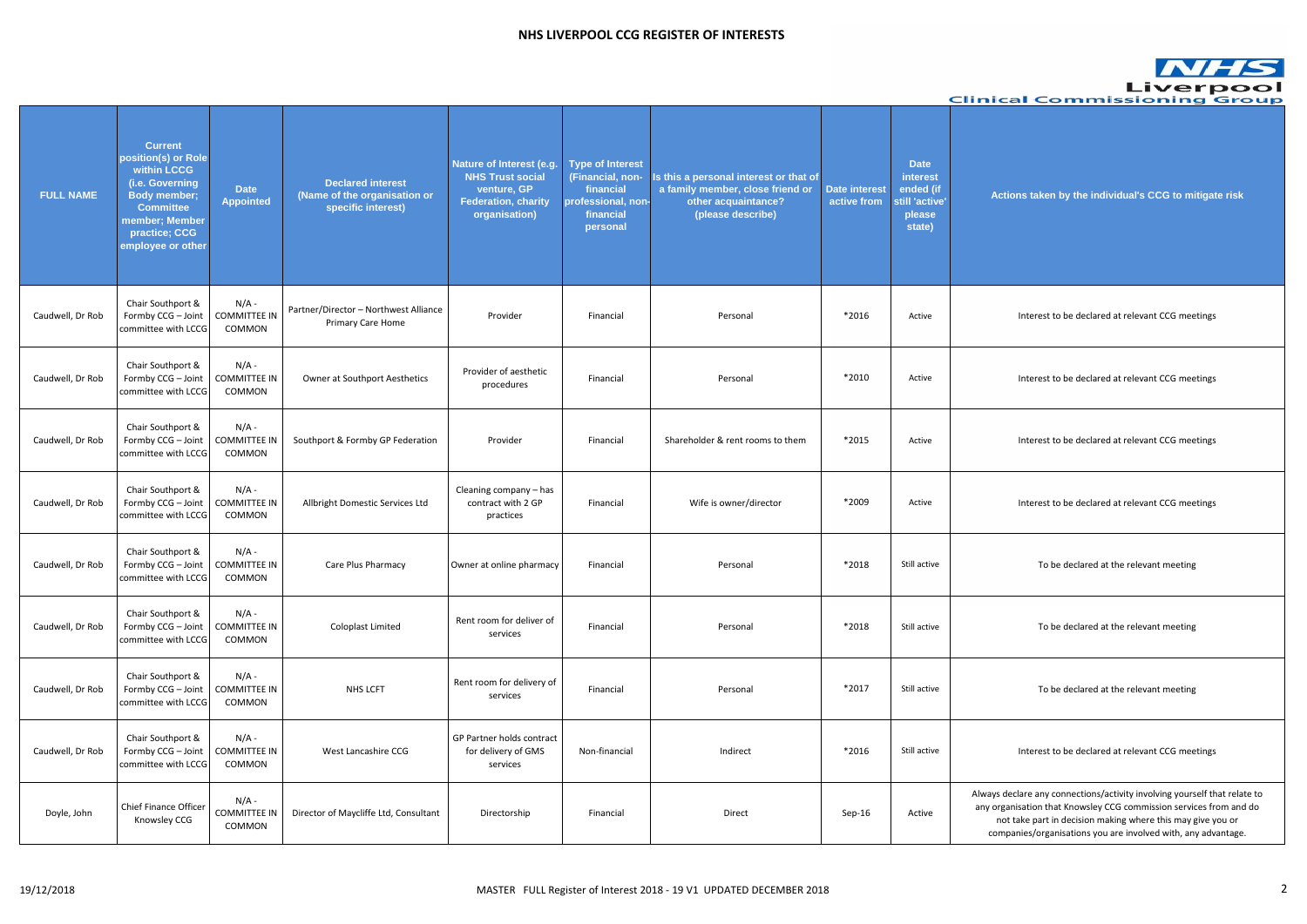#### **Actions taken by the individual's CCG to mitigate risk**

#### No management action required

|                    |                                                                                                                                                                            |                                          |                                                                                                              |                                                                                                                   |                                                                                                         |                                                                                                                       |                                     |                                                                                   | <b>Clinical Commissioning Group</b>                                                                                                             |
|--------------------|----------------------------------------------------------------------------------------------------------------------------------------------------------------------------|------------------------------------------|--------------------------------------------------------------------------------------------------------------|-------------------------------------------------------------------------------------------------------------------|---------------------------------------------------------------------------------------------------------|-----------------------------------------------------------------------------------------------------------------------|-------------------------------------|-----------------------------------------------------------------------------------|-------------------------------------------------------------------------------------------------------------------------------------------------|
| <b>FULL NAME</b>   | <b>Current</b><br>position(s) or Role<br>within LCCG<br>(i.e. Governing<br><b>Body member;</b><br><b>Committee</b><br>member; Member<br>practice; CCG<br>employee or other | <b>Date</b><br><b>Appointed</b>          | <b>Declared interest</b><br>(Name of the organisation or<br>specific interest)                               | Nature of Interest (e.g.<br><b>NHS Trust social</b><br>venture, GP<br><b>Federation, charity</b><br>organisation) | <b>Type of Interest</b><br>(Financial, non-<br>financial<br>professional, non-<br>financial<br>personal | s this a personal interest or that of<br>a family member, close friend or<br>other acquaintance?<br>(please describe) | <b>Date interest</b><br>active from | <b>Date</b><br><b>interest</b><br>ended (if<br>still 'active'<br>please<br>state) | Actions taken by the individual's CCG to mitigate risk                                                                                          |
| Doyle, John        | Chief Finance Officer<br>Knowsley CCG                                                                                                                                      | $N/A$ -<br><b>COMMITTEE IN</b><br>COMMON | Close friend of MP for Halton who is<br>also the brother of Dianne Johnson,<br>Chief Executive, Knowsley CCG |                                                                                                                   | Personal                                                                                                | Indirect                                                                                                              |                                     | Active                                                                            | No management action required                                                                                                                   |
| Fagan, Debbie      | <b>Employee Governing</b><br>Body South Sefton<br>CCG                                                                                                                      | $N/A$ -<br><b>COMMITTEE IN</b><br>COMMON | of Dianne Johnson, Chief Executive,<br>Knowsley CCG                                                          | Joint appointment as Chief<br>Nurse at NSH Southport<br>and Formby CCG and NHS<br>South Sefton CCG                | Financial                                                                                               | Direct                                                                                                                | 2013                                | Still active                                                                      | Protocols in place with Chairs, GB & SLT of both organisations                                                                                  |
| Finnerty, Dr Paula | Governing Body<br>Member - Liverpool<br>CCG                                                                                                                                | *October 2013                            | Dermatology GPSI                                                                                             | Royal Liverpool &<br><b>Broadgreen NHS Trust</b>                                                                  | Financial                                                                                               | Spouse                                                                                                                | *January 2015                       | Active                                                                            | Appropriate declaration of interest routinely made at Governing Body Meetings<br>and committee meetings where decisions about Trust are taken.  |
| Finnerty, Dr Paula | Governing Body<br>Member - Liverpool<br>CCG                                                                                                                                | 21/10/2013                               | Ellergreen Medical Centre                                                                                    | <b>GP Partner</b>                                                                                                 | Financial                                                                                               | Personal                                                                                                              | 01/04/2013                          | Active                                                                            | Appropriate declaration of interest routinely made at any committee meetings o<br>where decisions which could affect practice income are taken. |
| Finnerty, Dr Paula | Governing Body<br>Member - Liverpool<br>CCG                                                                                                                                | 21/10/2013                               | Liverpool GP Provider Organisation                                                                           | Practice is a member of<br>LGPPO                                                                                  | Financial                                                                                               | Personal                                                                                                              | no date                             | Active                                                                            | Appropriate declaration of interest routinely made at any committee meetings o<br>where decisions which could affect practice income are taken. |
| Gillespie, Craig   | Governing Body GP<br>South Sefton CCG                                                                                                                                      | $N/A$ -<br><b>COMMITTEE IN</b><br>COMMON | Partner in The Blundellsands Surgery                                                                         | Partner                                                                                                           | Financial                                                                                               | Direct                                                                                                                | 2005                                | Still active                                                                      | To not have voting rights for decisions that affect General Practice                                                                            |
| Gillespie, Craig   | Governing Body GP<br>South Sefton CCG                                                                                                                                      | $N/A$ -<br><b>COMMITTEE IN</b><br>COMMON | Member of South Sefton GP Federation                                                                         | Member                                                                                                            | Financial                                                                                               | Direct                                                                                                                | 2015                                | Still active                                                                      | To have no involvement in any decision where South Sefton GP Federation have<br>an interest                                                     |
| Gray, Gerry M      | Lay Member -<br>Financial<br>Management &<br>Oversight/ Governing<br>Body - Liverpool CCG                                                                                  | 01/02/2018                               | Regenda Group                                                                                                | <b>Housing Group</b>                                                                                              | Financial                                                                                               | Personal - Chair of Regenda Group                                                                                     | $*2014$                             | Active                                                                            | Housing Group operates in city of Liverpool, CCG Chair to be made aware of<br>interest and manage any conflicts of interest proactively.        |

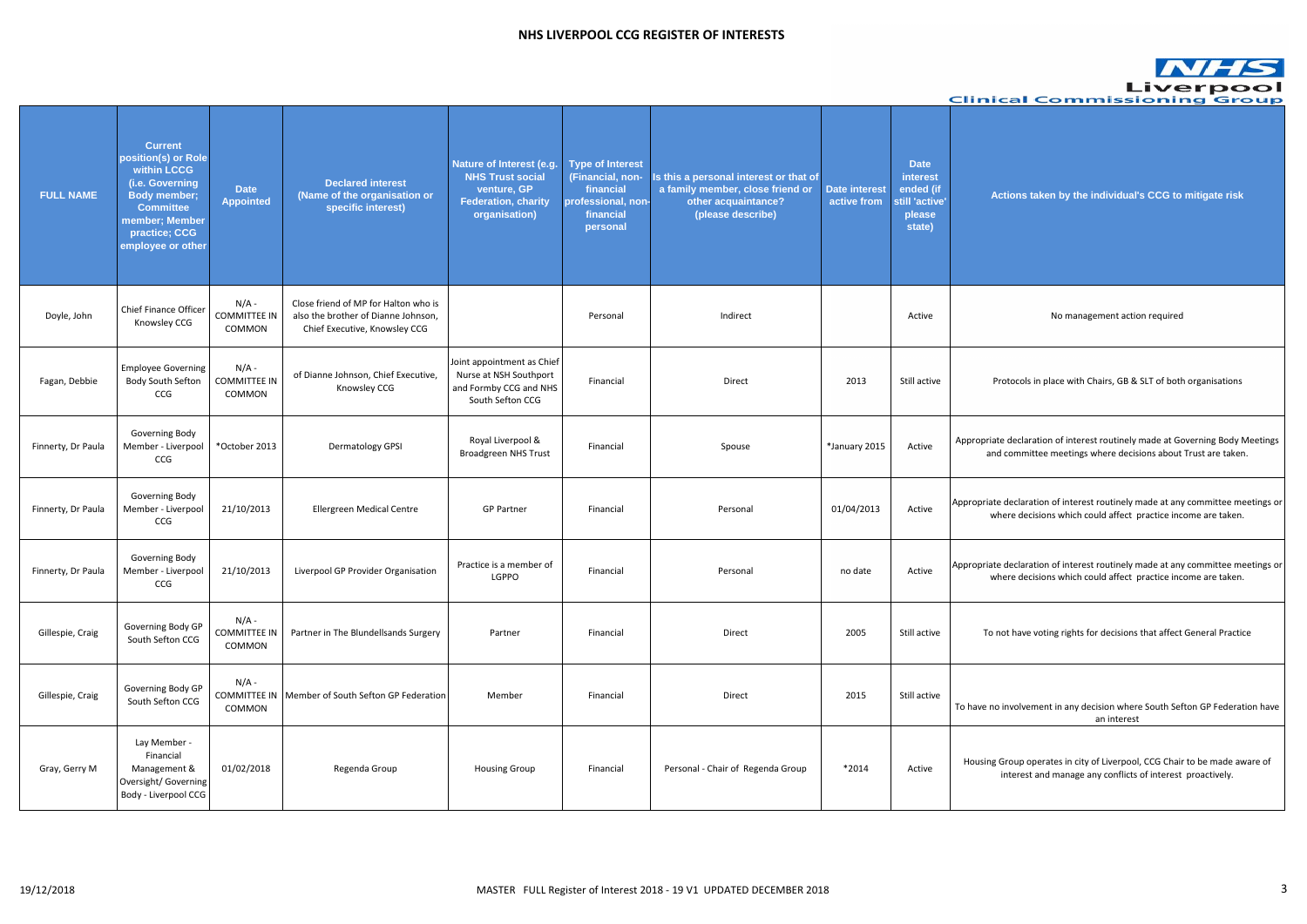$\alpha$  minimal risk of conflict with CCG role. No further action required but declaration will remain on CCG Register of Interests.

#### **Actions taken by the individual's CCG to mitigate risk**

#### ther action required - interest noted and will remain on Declarations of Interest Register

ther action required - interest noted and will remain on Declarations of Interest Register

ther action required - interest noted and will remain on Declarations of Interest Register.

ther action required - interest noted and will remain on Declarations of Interest Register.

Noted. No further action required.

Noted. No further action required.

|                  |                                                                                                                                                                            |                                 |                                                                                |                                                                                                                   |                                                                                                         |                                                                                                                                                      |                                     |                                                                            | Clin    |
|------------------|----------------------------------------------------------------------------------------------------------------------------------------------------------------------------|---------------------------------|--------------------------------------------------------------------------------|-------------------------------------------------------------------------------------------------------------------|---------------------------------------------------------------------------------------------------------|------------------------------------------------------------------------------------------------------------------------------------------------------|-------------------------------------|----------------------------------------------------------------------------|---------|
| <b>FULL NAME</b> | <b>Current</b><br>position(s) or Role<br>within LCCG<br>(i.e. Governing<br><b>Body member;</b><br><b>Committee</b><br>member; Member<br>practice; CCG<br>employee or other | <b>Date</b><br><b>Appointed</b> | <b>Declared interest</b><br>(Name of the organisation or<br>specific interest) | Nature of Interest (e.g.<br><b>NHS Trust social</b><br>venture, GP<br><b>Federation, charity</b><br>organisation) | <b>Type of Interest</b><br>(Financial, non-<br>financial<br>professional, non-<br>financial<br>personal | Is this a personal interest or that of<br>a family member, close friend or<br>other acquaintance?<br>(please describe)                               | <b>Date interest</b><br>active from | <b>Date</b><br>interest<br>ended (if<br>still 'active'<br>please<br>state) |         |
| Gray, Gerry M    | Lay Member -<br>Financial<br>Management &<br>Oversight/ Governing<br>Body - Liverpool CCG                                                                                  | 01/02/2018                      | Ireland East Hospitals Group                                                   | <b>HSE</b>                                                                                                        | Financial                                                                                               | Personal                                                                                                                                             | 01/02/2018                          | Active                                                                     | Very    |
| Gray, Gerry M    | Lay Member -<br>Financial<br>Management &<br>Oversight/ Governing<br>Body - Liverpool CCG                                                                                  | 01/02/2018                      | East Cheshire CCG                                                              | <b>NHS Commissioner</b>                                                                                           | Non-Financial                                                                                           | - Deputy Chairman/Lay Member for<br>Governance/Chair of the Audit;<br>Remuneration; and Finance Committees -<br>no longer active since November 2017 | *August 2012                        | *November<br>2017                                                          |         |
| Gray, Gerry M    | Lay Member -<br>Financial<br>Management &<br>Oversight/ Governing<br>Body - Liverpool CCG                                                                                  | 01/02/2018                      | <b>Community Catalysts</b>                                                     | Social Enterprise Charity                                                                                         | Non-Financial                                                                                           | Chairman - no longer active since March<br>2017                                                                                                      | *2007                               | *March 2017                                                                |         |
| Houghton, Sally  | Governing Body Lay<br>Member Audit -<br>Liverpool CCG                                                                                                                      | 09/05/2017                      | <b>First Actuarial</b>                                                         | Firm of Consulting<br>Actuaries                                                                                   | Non-Financial                                                                                           | My Sister is a founding member                                                                                                                       | 01/04/2017                          | Active                                                                     | No furt |
| Houghton, Sally  | Governing Body Lay<br>Member Audit -<br>Liverpool CCG                                                                                                                      | 09/05/2017                      | The Barlow                                                                     | Charity                                                                                                           | Non-Financial                                                                                           | Personal - Trustee                                                                                                                                   | 09/05/2017                          | Active                                                                     | No furt |
| Houghton, Sally  | Governing Body Lay<br>Member Audit -<br>Liverpool CCG                                                                                                                      | 09/05/2017                      | <b>First Actuarial</b>                                                         | Firm of Consulting<br>Actuaries                                                                                   | Non Financial                                                                                           | My Sister is a founding member                                                                                                                       | 09/05/2017                          | Active                                                                     | No furt |
| Houghton, Sally  | Governing Body Lay<br>Member Audit -<br>Liverpool CCG                                                                                                                      | 09/05/2017                      | Unite                                                                          | <b>Trade Union</b>                                                                                                | Non Financial                                                                                           | Member                                                                                                                                               | 09/05/2017                          | Active                                                                     | No furt |
| Houghton, Sally  | Governing Body Lay<br>Member Audit -<br>Liverpool CCG                                                                                                                      | 09/05/2017                      | The Barlow                                                                     | Trustee of Charity                                                                                                | Non Financial                                                                                           | Personal - Board Secretary Volunteer                                                                                                                 | 10/08/2018                          | Active                                                                     | No furt |

ther action required - interest noted and will remain on Declarations of Interest Register.

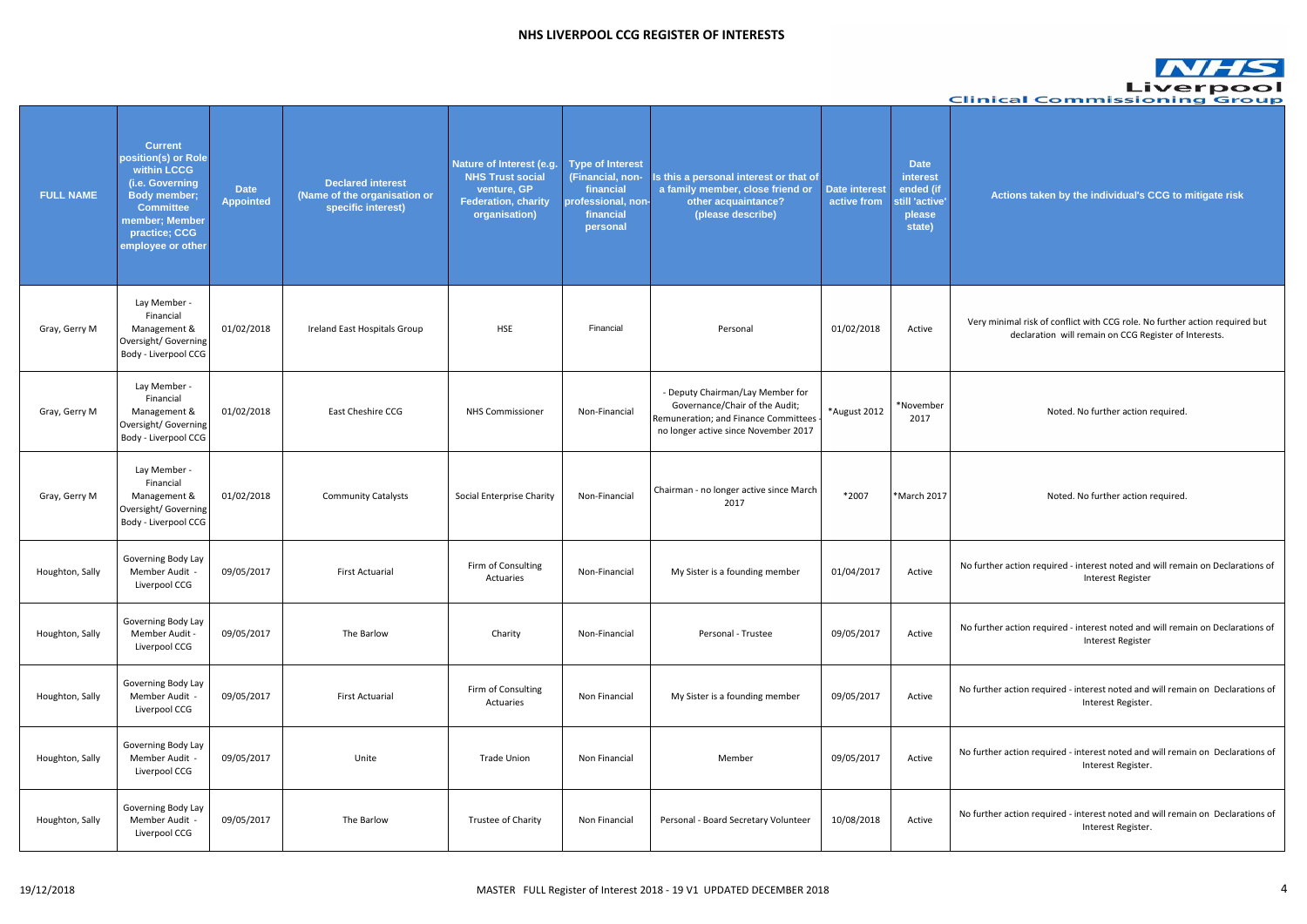# **Actions taken by the individual's CCG to mitigate risk**

are the connection your friend has with St Helens & Knowsley Teaching Hospitals NHS Trust as and when appropriate.

No further action required -CCG sponsored role.

| <b>Clinical Commissionir</b>                                                                   |                                                                            |                                     |                                                                                                                        |                                                                                                         |                                                                                                                   |                                                                                                                                                    |                                          |                                                                                                                                                                            |                  |
|------------------------------------------------------------------------------------------------|----------------------------------------------------------------------------|-------------------------------------|------------------------------------------------------------------------------------------------------------------------|---------------------------------------------------------------------------------------------------------|-------------------------------------------------------------------------------------------------------------------|----------------------------------------------------------------------------------------------------------------------------------------------------|------------------------------------------|----------------------------------------------------------------------------------------------------------------------------------------------------------------------------|------------------|
| Actions taken by the individual's CCG to                                                       | <b>Date</b><br>interest<br>ended (if<br>still 'active'<br>please<br>state) | <b>Date interest</b><br>active from | Is this a personal interest or that of<br>a family member, close friend or<br>other acquaintance?<br>(please describe) | <b>Type of Interest</b><br>(Financial, non-<br>financial<br>professional, non-<br>financial<br>personal | Nature of Interest (e.g.<br><b>NHS Trust social</b><br>venture, GP<br><b>Federation, charity</b><br>organisation) | <b>Declared interest</b><br>(Name of the organisation or<br>specific interest)                                                                     | <b>Date</b><br><b>Appointed</b>          | <b>Current</b><br>position(s) or Role<br>within LCCG<br>(i.e. Governing<br><b>Body member;</b><br><b>Committee</b><br>member; Member<br>practice; CCG<br>employee or other | <b>FULL NAME</b> |
| Declare as and when appropriate                                                                | Active                                                                     | 01/04/2013                          | N/A                                                                                                                    | Employed                                                                                                | <b>NHS Organisation</b>                                                                                           | Chief Executive of NHS Knowsley CCG                                                                                                                | $N/A$ -<br><b>COMMITTEE IN</b><br>COMMON | Chief Executive -<br>Knowsley CCG                                                                                                                                          | Johnson, Dianne  |
| Declare as and when appropriate                                                                | Active                                                                     | *May 1997                           | Brother's Role                                                                                                         | indirect Non<br>Financial                                                                               | <b>NHS Organisation</b>                                                                                           | Brother is MP for Halton and has cause<br>to interact with St Helens & Knowsley<br><b>Teaching Hospitals NHS Trust</b>                             | $N/A -$<br><b>COMMITTEE IN</b><br>COMMON | Chief Executive -<br>Knowsley CCG                                                                                                                                          | Johnson, Dianne  |
| Declare as and when appropriate                                                                | Active                                                                     | Ongoing                             | Brother's relationship                                                                                                 | Indirect                                                                                                | <b>NHS Organisation</b>                                                                                           | Chief Finance Officer for Knowsley CCG<br>is a friend of my brother (above)                                                                        | $N/A$ -<br><b>COMMITTEE IN</b><br>COMMON | Chief Executive -<br>Knowsley CCG                                                                                                                                          | Johnson, Dianne  |
| Declare the connection your friend has with St Helens<br>Hospitals NHS Trust as and when appro | Active                                                                     | Ongoing                             | friendship                                                                                                             | Indirect                                                                                                | <b>NHS Organisation</b>                                                                                           | Close personal friend works in the<br>Education Department of St Helens &<br>Knowsley Teaching Hospitals NHS Trust<br>as Preceptorship Coordinator | N/A -<br><b>COMMITTEE IN</b><br>COMMON   | Chief Executive -<br>Knowsley CCG                                                                                                                                          | Johnson, Dianne  |
| Declare as and when appropriate.                                                               | Active                                                                     | Ongoing                             | friendship                                                                                                             | Indirect                                                                                                | Friendship                                                                                                        | Close friend of my partner works in<br>Healthwatch Knowsley.                                                                                       | $N/A$ -<br><b>COMMITTEE IN</b><br>COMMON | Chief Executive<br>Knowsley CCG                                                                                                                                            | Johnson, Dianne  |
| Nil Declaration                                                                                |                                                                            |                                     |                                                                                                                        |                                                                                                         | Liverpool CCG                                                                                                     | nil declaration                                                                                                                                    | *May 2018                                | Chief Officer -<br>Liverpool CCG                                                                                                                                           | Ledward, Jan     |
| No further action required -CCG sponsor                                                        | Active                                                                     | 01/04/2016                          | Professional work                                                                                                      | Non Financial                                                                                           | Provider of Adult Mental<br>Health & LD Services                                                                  | Governor at Merseycare                                                                                                                             | 01/11/2012                               | Chief Nurse / Head of<br>Quality - Liverpool<br>CCG                                                                                                                        | Lunt, Jane       |
| No further action required - interest noted and will rem<br><b>Interest Register</b>           | Active                                                                     | 01/09/2016                          | Family Member is Student Nurse                                                                                         | Non Financial                                                                                           | HEI                                                                                                               | <b>Chester University</b>                                                                                                                          | 01/11/2012                               | Chief Nurse / Head of<br>Quality - Liverpool<br>CCG                                                                                                                        | Lunt, Jane       |

rther action required - interest noted and will remain on Declarations of Interest Register

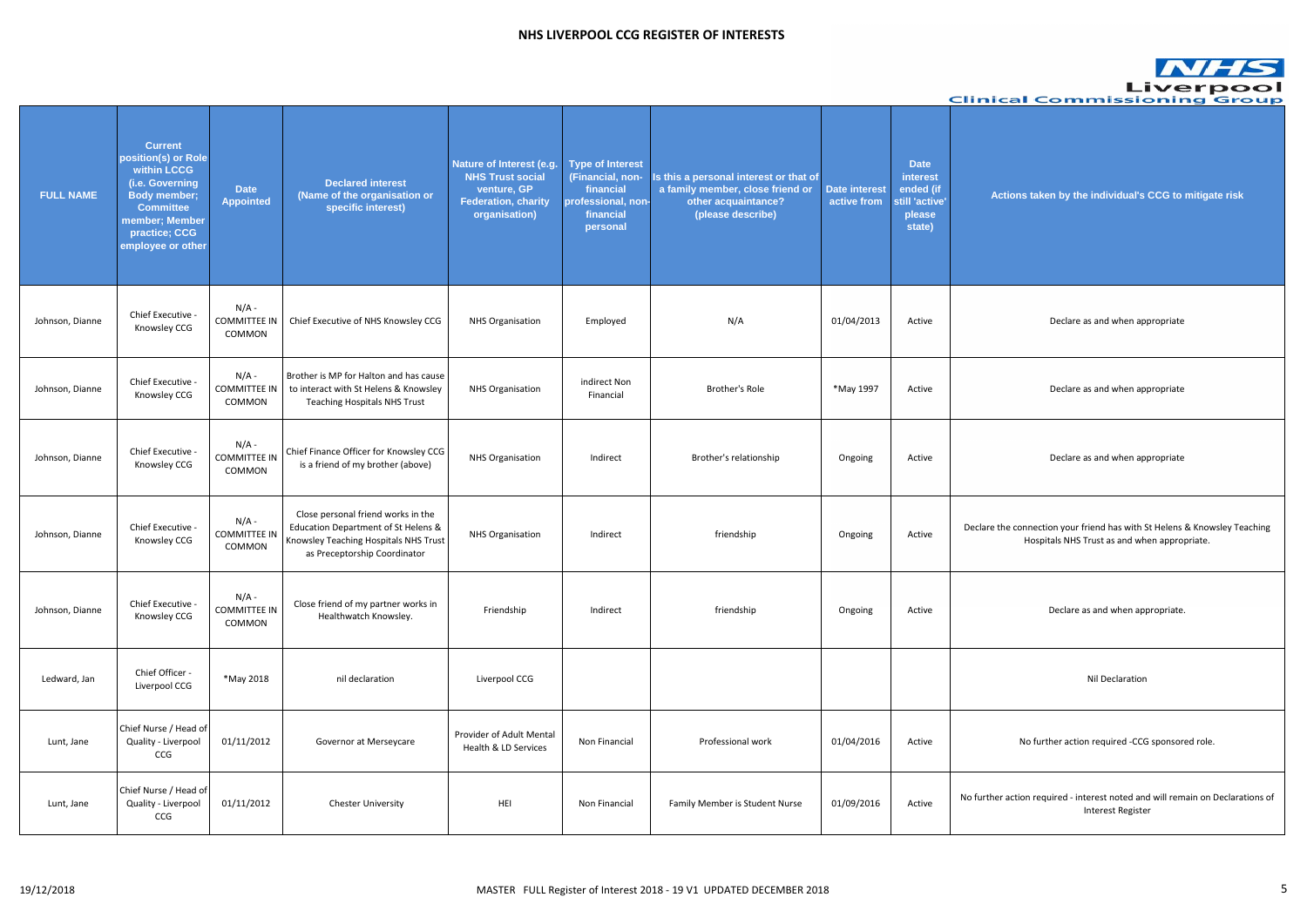#### the connection your partner has with Liverpool City Council as and when appropriate

ed from decision making in regards to St Helens and Knowsley NHS Trust

# **Actions taken by the individual's CCG to mitigate risk**

|                       |                                                                                                                                                                            |                                 |                                                                                                                                                                                                                       |                                                                                                                                                                                                                                |                                                                                                         |                                                                                                                       |                              |                                                                            | <b>Clinical Commission</b>                                                                                                                                                                                                                |
|-----------------------|----------------------------------------------------------------------------------------------------------------------------------------------------------------------------|---------------------------------|-----------------------------------------------------------------------------------------------------------------------------------------------------------------------------------------------------------------------|--------------------------------------------------------------------------------------------------------------------------------------------------------------------------------------------------------------------------------|---------------------------------------------------------------------------------------------------------|-----------------------------------------------------------------------------------------------------------------------|------------------------------|----------------------------------------------------------------------------|-------------------------------------------------------------------------------------------------------------------------------------------------------------------------------------------------------------------------------------------|
| <b>FULL NAME</b>      | <b>Current</b><br>position(s) or Role<br>within LCCG<br>(i.e. Governing<br><b>Body member;</b><br><b>Committee</b><br>member; Member<br>practice; CCG<br>employee or other | <b>Date</b><br><b>Appointed</b> | <b>Declared interest</b><br>(Name of the organisation or<br>specific interest)                                                                                                                                        | <b>Nature of Interest (e.g.</b><br><b>NHS Trust social</b><br>venture, GP<br><b>Federation, charity</b><br>organisation)                                                                                                       | <b>Type of Interest</b><br>(Financial, non-<br>financial<br>professional, non-<br>financial<br>personal | s this a personal interest or that of<br>a family member, close friend or<br>other acquaintance?<br>(please describe) | Date interest<br>active from | <b>Date</b><br>interest<br>ended (if<br>still 'active'<br>please<br>state) | Actions taken by the individual's CCO                                                                                                                                                                                                     |
| Mawer, Judith         | Governing Body<br>Member Knowsley<br>CCG/Lay Member<br>Patient & Public<br>Involvement                                                                                     | 06/09/2018                      | Liverpool City Council                                                                                                                                                                                                | Partner is employed by<br>Liverpool City Council as a<br>mental health resource<br>worker                                                                                                                                      | Non financial                                                                                           | Indirect                                                                                                              | 2006                         | <b>Still Active</b>                                                        | Declare the connection your partner has with Liverp<br>appropriate                                                                                                                                                                        |
| McDowell, Martin      | <b>Chief Finance Officer</b><br>South Sefton CCG<br>and Southport &<br>Formby CCG                                                                                          | 03/12/2012                      | NHS Southport & Formby CCG and NHS<br>South Sefton CCG                                                                                                                                                                | Joint Appointment as CFO<br>at NHS Southport and<br>Formby CCG and NHS<br>South Sefton CCG                                                                                                                                     | Financial                                                                                               | Personal                                                                                                              | 2013                         | Still active                                                               | Monitor decision making                                                                                                                                                                                                                   |
| McDowell, Martin      | Chief Finance Officer<br>South Sefton CCG<br>and Southport &<br>Formby CCG                                                                                                 | 03/12/2012                      | St Helens and Knowsley NHS Trust                                                                                                                                                                                      | Partner was Assistant<br>Director of Finance                                                                                                                                                                                   | Non-financial                                                                                           | Indirect                                                                                                              | 2015                         | 31/08/2018                                                                 | Excluded from decision making in regards to St Hele                                                                                                                                                                                       |
| McDowell, Martin      | <b>Chief Finance Officer</b><br>South Sefton CCG<br>and Southport &<br>Formby CCG                                                                                          | 03/12/2012                      | Liverpool E&P Theatres                                                                                                                                                                                                | Partner is Director of<br>Finance                                                                                                                                                                                              | non-financial                                                                                           | Indirect                                                                                                              | 01/09/2018                   | Still active                                                               | Monitor decision making                                                                                                                                                                                                                   |
| Morris, Graham Leslie | Lay Member for<br>governance & Deputy<br>chair South Sefton<br>CCG                                                                                                         | 01/12/2014                      | NHS South Sefton Clinical<br><b>Commissioning Group</b>                                                                                                                                                               | Lay Member for<br>Governance in NHS Trust                                                                                                                                                                                      | Financial                                                                                               | Direct                                                                                                                | Dec-14                       | Still active                                                               | Protocols in place                                                                                                                                                                                                                        |
| Nichols, Helen        | Lay Member<br>Southport & Formby<br>CCG                                                                                                                                    | Apr-13                          | Nil Declaration                                                                                                                                                                                                       |                                                                                                                                                                                                                                |                                                                                                         |                                                                                                                       |                              |                                                                            | Nil Declaration                                                                                                                                                                                                                           |
| Pryce, Dr Andrew      | Chair - Knowsley CCG                                                                                                                                                       | Knowsley CCG<br>Chair           | Partner at Dinas Lane Medical Centre<br>(2/3 of Full time) Practice is provider of<br>PMS Services and also delivers near<br>patient testing for INR and<br>anticoagulation services Director of<br>Clair Gardens Ltd | Partner at Dinas Lane<br>Medical Centre (2/3 of Full<br>time) Practice is provider<br>of PMS Services and also<br>delivers near patient<br>testing for INR and<br>anticoagulation services<br>Director of Clair Gardens<br>Ltd | Financial                                                                                               | Personal                                                                                                              | *1991                        | Active                                                                     | Must declare an interest in any matter which<br>practice. For matters where there may be a fina<br>not take part in decision making but at the discr<br>meeting may take part in discussion where the<br>essential to the decision making |

Must declare an interest in any matter which could advantage the actice. For matters where there may be a financial benefit you must t take part in decision making but at the discretion of the chair of the eeting may take part in discussion where the input of GPs is deemed essential to the decision making process

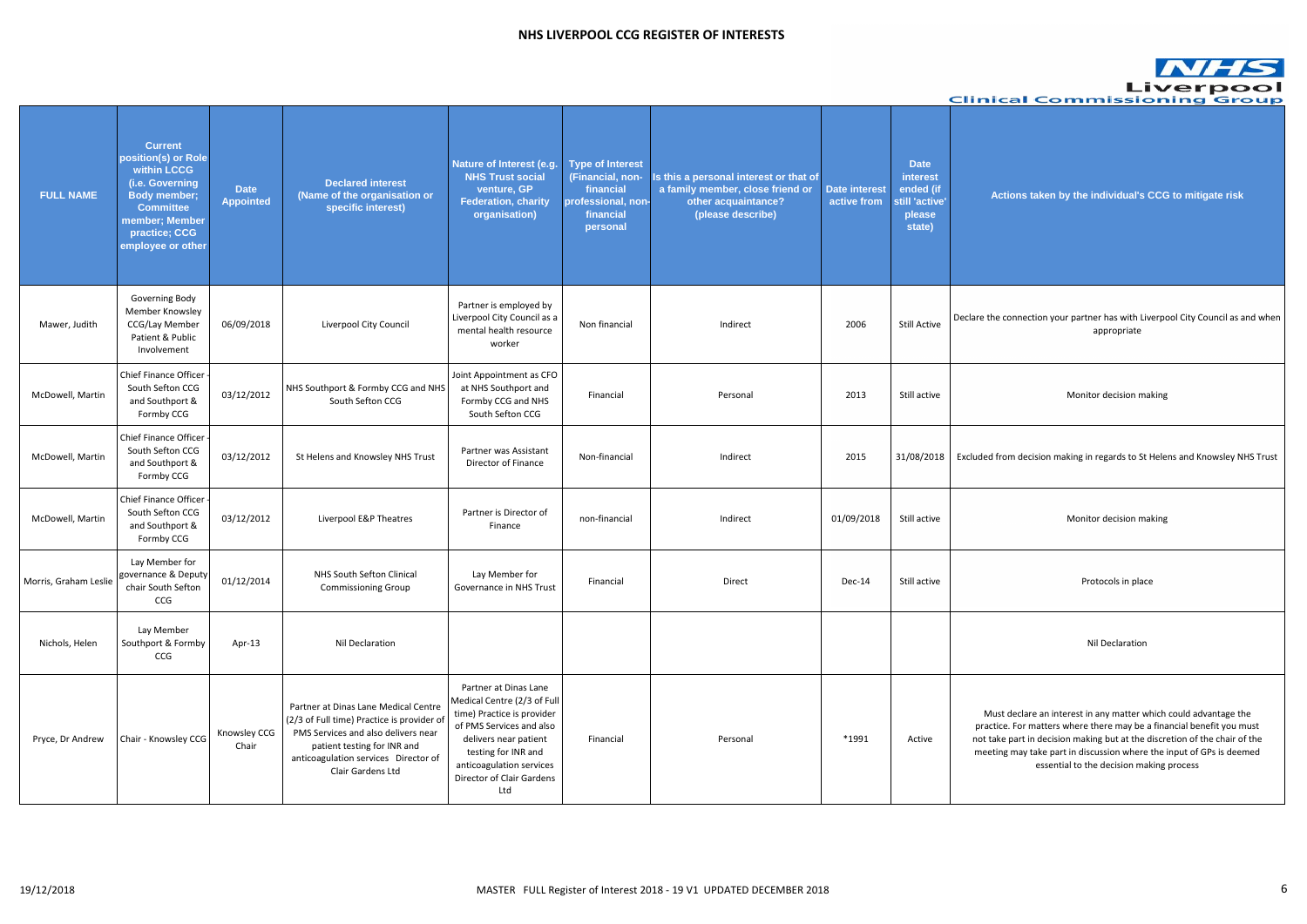clare as appropriate. Do not to take part in any discussions/decision making relating to hospices and the commissioning of hospices.

#### **Actions taken by the individual's CCG to mitigate risk**

ays declare any connections/activity involving yourself that relate to NHS organisations that Knowsley CCG commission services from and do not take part in decision making where this may give you or companies/organisations you are involved with, any advantage.

ays declare any connections/activity involving yourself that relate to NHS organisations that Knowsley CCG commission services from and do not take part in decision making where this may give you or companies/organisations you are involved with, any advantage.

eclare your sons employment as and when appropriate and do not volve yourself in the management arrangements for your son or his work plan unless requested by his manager.

#### Excluded from decision making regarding General Practice

ocols in place with Chairs, GB & SLT of both organisations and interest declared at relevant meetings

|                     |                                                                                                                                                                            |                                          |                                                                                  |                                                                                                                          |                                                                                                         |                                                                                                                        |                              |                                                                            | <b>Clinical Commissior</b>                                                                                                                                                               |
|---------------------|----------------------------------------------------------------------------------------------------------------------------------------------------------------------------|------------------------------------------|----------------------------------------------------------------------------------|--------------------------------------------------------------------------------------------------------------------------|---------------------------------------------------------------------------------------------------------|------------------------------------------------------------------------------------------------------------------------|------------------------------|----------------------------------------------------------------------------|------------------------------------------------------------------------------------------------------------------------------------------------------------------------------------------|
| <b>FULL NAME</b>    | <b>Current</b><br>position(s) or Role<br>within LCCG<br>(i.e. Governing<br><b>Body member;</b><br><b>Committee</b><br>member; Member<br>practice; CCG<br>employee or other | <b>Date</b><br><b>Appointed</b>          | <b>Declared interest</b><br>(Name of the organisation or<br>specific interest)   | <b>Nature of Interest (e.g.</b><br><b>NHS Trust social</b><br>venture, GP<br><b>Federation, charity</b><br>organisation) | <b>Type of Interest</b><br>(Financial, non-<br>financial<br>professional, non-<br>financial<br>personal | Is this a personal interest or that of<br>a family member, close friend or<br>other acquaintance?<br>(please describe) | Date interest<br>active from | <b>Date</b><br>interest<br>ended (if<br>still 'active'<br>please<br>state) | Actions taken by the individual's CC                                                                                                                                                     |
| Pryce, Dr Andrew    | Chair - Knowsley CCG                                                                                                                                                       | Knowsley CCG<br>Chair                    | Wife is Chaplain at Liverpool Marie<br><b>Curie Centre</b>                       | Marie Curie                                                                                                              | non-financial (in<br>direct)                                                                            | Wife - Indirect                                                                                                        | *November<br>2017            | Active                                                                     | Declare as appropriate. Do not to take part in a<br>making relating to hospices and the commi                                                                                            |
| Pryce, Dr Andrew    | Chair - Knowsley CCG                                                                                                                                                       | Knowsley CCG<br>Chair                    | Director of Clair Gardens                                                        |                                                                                                                          | Financial                                                                                               | Direct                                                                                                                 |                              | Active                                                                     | Always declare any connections/activity involvi<br>any NHS organisations that Knowsley CCG comr<br>do not take part in decision making where<br>companies/organisations you are involved |
| Pryce, Dr Andrew    | Chair - Knowsley CCG                                                                                                                                                       | Knowsley CCG<br>Chair                    | Daughter is Director of GP Locum<br><b>Business</b>                              | <b>GP Locum Business</b>                                                                                                 | non-financial (in-<br>direct)                                                                           | Daughter - indirect                                                                                                    | *November<br>2017            | Active                                                                     | Always declare any connections/activity involvi<br>any NHS organisations that Knowsley CCG comr<br>do not take part in decision making where<br>companies/organisations you are involved |
| Pryce, Dr Andrew    | Chair - Knowsley CCG                                                                                                                                                       | Knowsley CCG<br>Chair                    | Son is Graduate Communications<br>Officer for Knowsley CCG                       | Knowsley CCG                                                                                                             | non-financial (in-<br>direct)                                                                           | Son - Indirect                                                                                                         | *November<br>2017            | Active                                                                     | Declare your sons employment as and when a<br>involve yourself in the management arrangem<br>work plan unless requested by hi                                                            |
| Rose, Dr Shamim     | GP _ Governing Body<br>Member for<br>Liverpool CCG                                                                                                                         | 01/04/2013                               | nil declaration                                                                  |                                                                                                                          |                                                                                                         |                                                                                                                        |                              |                                                                            | Nil Declaration                                                                                                                                                                          |
| Scholtz, Dr Katalin | Vice Clinical Chair,<br>Primary Care Lead<br>Southport and<br>Formby CCG                                                                                                   | Apr-17                                   | GP Partner, Norwood Surgery,<br>Southport                                        | <b>GP Surgery NHS</b>                                                                                                    | Financial                                                                                               | Personal                                                                                                               | 2002                         | <b>Still Active</b>                                                        | Excluded from decision making regardin                                                                                                                                                   |
| Simmonds, Jeffrey   | Secondary Care<br>Doctors, Governing<br>Body South Sefton<br>CCG                                                                                                           | $N/A$ -<br><b>COMMITTEE IN</b><br>COMMON | Governing Body Member NHS South<br>Sefton CCG and NHS Southport &<br>Formby CCGs | Governing Body member                                                                                                    | Financial                                                                                               | Direct                                                                                                                 | $Jan-18$                     | Still active                                                               | Protocols in place with Chairs, GB & SLT of both<br>declared at relevant meet                                                                                                            |
| Taylor, Fiona       | Chief Officer - South<br>Sefton CCG and<br>Southport and<br>Formby CCG                                                                                                     | *April 2013                              | St Ann's Hospice                                                                 | Trustee                                                                                                                  | Non-Financial                                                                                           | Personal                                                                                                               | *Jan2017                     | Active                                                                     | No mitigation required                                                                                                                                                                   |
| Taylor, Fiona       | Chief Officer - South<br>Sefton CCG and<br>Southport and<br>Formby CCG                                                                                                     | *April 2013                              | St George's Central C/E School -<br>Tyldesley                                    | Chair of Governors                                                                                                       | Non-Financial                                                                                           | Personal                                                                                                               | *2006                        | Active                                                                     | No mitigation required                                                                                                                                                                   |